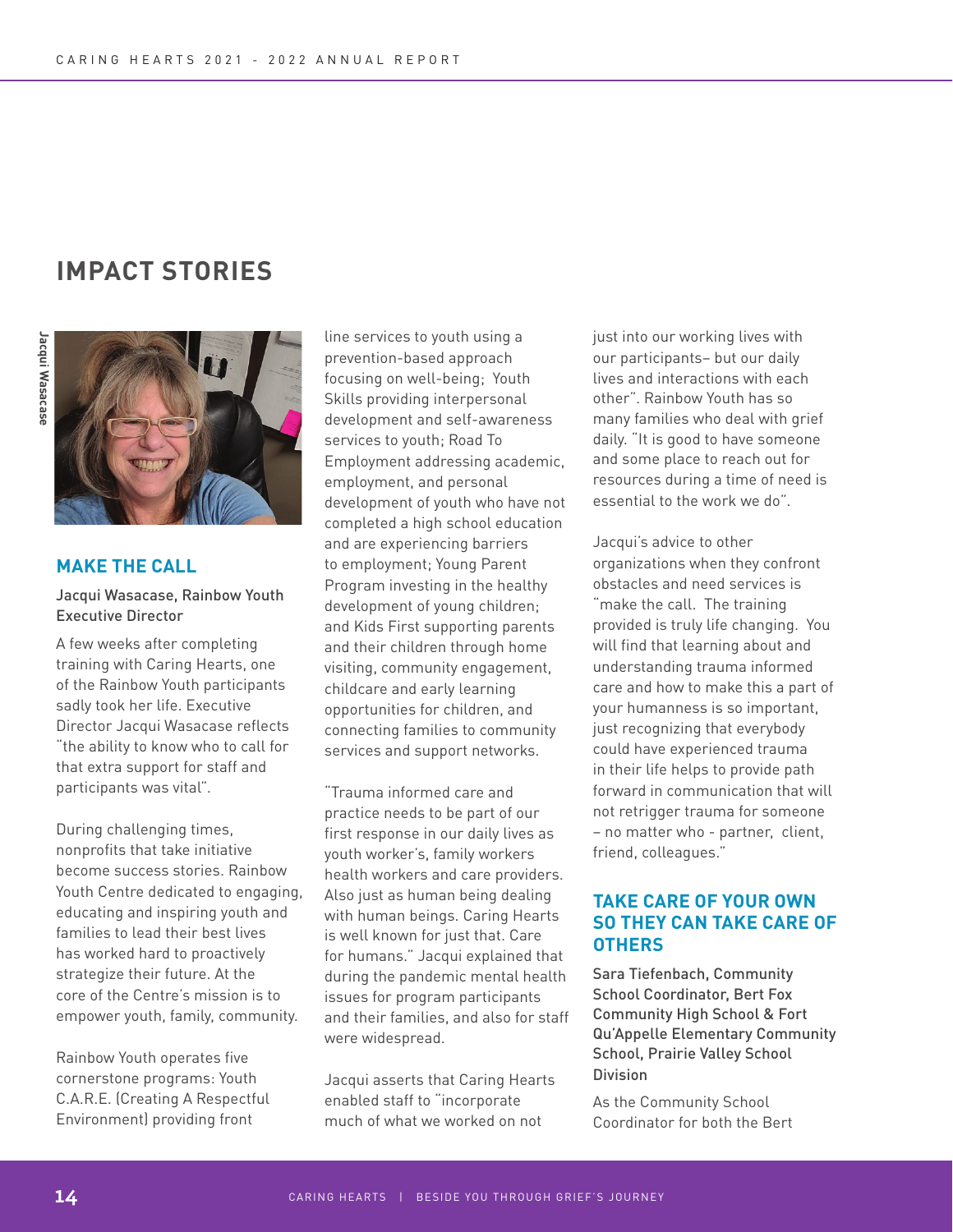Fox Community High School and the Fort Qu'Appelle Elementary Community School in the Prairie Valley School Division, Sara Tiefenbach sought support from Caring Hearts as school staff members were voicing significant concerns about their own mental wellness. It is not surprising as they had to adapt to added responsibilities, unexpected conditions and teaching in unprecedented ways while continuing to establish connections with students, families, and their colleagues.

Stress and burnout have been high throughout these tumultuous pandemic times. As Sara explains "We wanted to ensure staff had the tools to take care of themselves so they can be the best version of themselves. This was an opportunity to ensure staff were heard and validated."

The Prairie Valley School Division is a rural school division serving 39 schools. Sara who supports both schools in the town of Fort Qu'Appelle, is part of a dedicated team of professionals who are committed to improving learning opportunities and outcomes for children and youth. "As the Bert Fox Community High School motto says, "Think, believe, become". We "think" that Bert Fox is a great place to learn, we "believe" in one

another, and we work to create a learning environment where everyone will "become" all they can be."

Sara describes the most valuable part of her connection with Caring Hearts as "the support, resources, open communication and the willingness to adapt the supports/ education materials to meet the specific needs of our staff." She also notes that "Staff were validated - they were heard. This learning opportunity was personal rather than professional; which I strongly believe is a requirement to ensure staff remain healthy.

We have to take care of our own so they can take care of others." School staff now have a "tool kit" to increase their own resiliency to assist them in managing stress and secondary trauma.

Sara's advice for other organizations when they confront obstacles and need services is "Do not wait until your staff are at rock bottom. Validate staff by recognizing their needs and working with them to determine what supports they need to be the best they can be. Utilize these supports and resources as a prevention tool rather than a reactive tool."

#### **ONLINE SERVICES AND SUPPORTS**

In 2020/21, Caring Hearts launched a series of online programs to respond to the needs in the community. This past year we continued to offer online group counselling, webinars, and education sessions and will maintain those program options to extend our services across the province.

### **HOPE AND GUIDANCE - GROUP COUNSELLING**

Bereavement is a major life stressor. The death of a loved one can have a tremendous impact on the lives of those left behind. There is no timeline for grief and one's experience can be affected by a variety of factors, including whether the bereaved has a support system in place. The journey through grief is different for each person. With understanding and support, most people can resolve their feelings and make some sense of their experience over time.

Group counselling can be helpful for those who find solace in the reciprocal sharing of thoughts and feelings and can be essential to the healing process for many. For many individuals, group therapy can be more beneficial than individual counselling. While it is true that